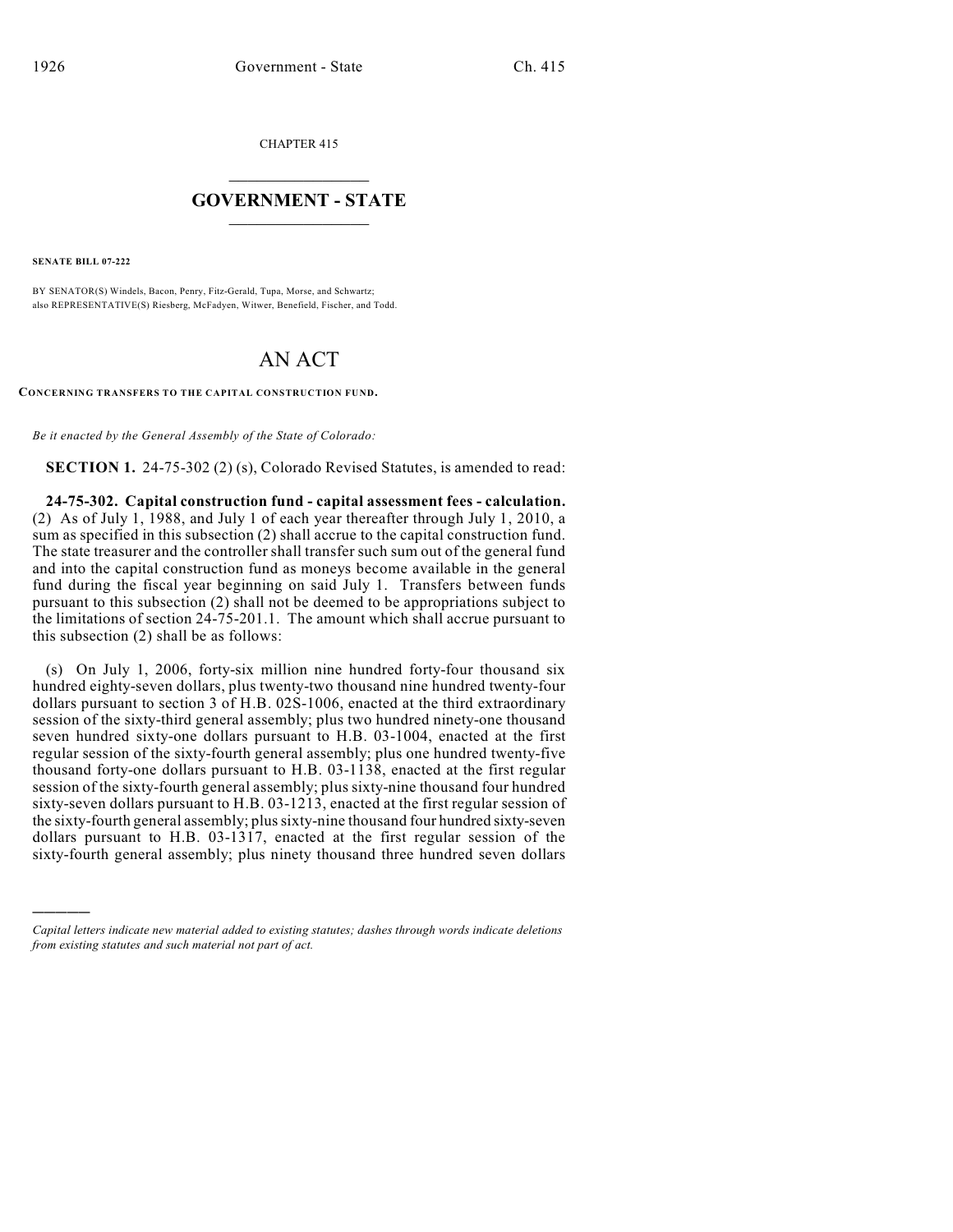pursuant to H.B. 04-1021, enacted at the second regular session of the sixty-fourth general assembly; plus sixty-nine thousand four hundred sixty-seven dollars pursuant to H.B. 04-1016, enacted at the second regular session of the sixty-fourth general assembly; plus fifteen million dollars pursuant to H.B. 06-1373, enacted at the second regular session of the sixty-fifth general assembly; plus one hundred seventy-four thousand three hundred eighty-eight dollars pursuant to S.B. 06-206, enacted at the second regular session of the sixty-fifth general assembly; plus one hundred seventy-four thousand three hundred eighty-eight dollars pursuant to S.B. 06-207, enacted at the second regular session of the sixty-fifth general assembly; plus six hundred ten thousand three hundred fifty-eight dollars pursuant to H.B. 06-1326, enacted at the second regular session of the sixty-fifth general assembly; plus eighty-seven thousand one hundred ninety-four dollars pursuant to H.B. 06-1145, enacted at the second regular session of the sixty-fifth general assembly; plus four hundred thirty-five thousand nine hundred seventy dollars pursuant to H.B. 06-1092, enacted at the second regular session of the sixty-fifth general assembly; plus eighty-seven thousand one hundred ninety-four dollars pursuant to H.B. 06-1151, enacted at the second regular session of the sixty-fifth general assembly; plus five hundred twenty-three thousand one hundred sixty-four dollars pursuant to H.B. 06-1011, enacted at the second regular session of the sixty-fifth general assembly; plus eighty-seven thousand one hundred ninety-four dollars pursuant to S.B. 06S-004, enacted at the first extraordinary session of the sixty-fifth general assembly; plus one hundred seventy-four thousand three hundred eighty-eight dollars pursuant to S.B. 06S-005, enacted at the first extraordinary session of the sixty-fifth general assembly; plus eighty-seven thousand one hundred ninety-four dollars pursuant to S.B. 06S-007, enacted at the first extraordinary session of the sixty-fifth general assembly; PLUS THIRTY MILLION DOLLARS;

**SECTION 2.** 24-75-201.1 (1) (d) (III), Colorado Revised Statutes, is amended, and the said 24-75-201.1 (1) (d) is further amended BY THE ADDITION OF A NEW SUBPARAGRAPH, to read:

**24-75-201.1. Restriction on state appropriations - legislative declaration definitions.** (1) (d) For each fiscal year, unrestricted general fund year-end balances shall be retained as a reserve in the following amounts:

(III) For the fiscal year 1988-89 and each fiscal year thereafter, except for the fiscal years 1990-91, 1991-92, 1992-93, 2001-02, 2002-03, and 2003-04, AND 2006-07, as provided in subparagraphs  $(IV)$ ,  $(V)$ ,  $(VI)$ ,  $(VII)$ ,  $\overline{\text{and}}$   $(VIII)$ ,  $AND (IX)$ of this paragraph (d), four percent of the amount appropriated for expenditure from the general fund for that fiscal year;

(IX) FOR THE FISCAL YEAR 2006-07, IF THE RESOURCES OF THE GENERAL FUND ARE INADEQUATE TO MEET THE RESERVE REQUIRED BY SUBPARAGRAPH (III) OF THIS PARAGRAPH (d), THE STATE CONTROLLER SHALL ACCRUE A TRANSFER FROM THE CAPITAL CONSTRUCTION FUND TO THE GENERAL FUND IN THE AMOUNT NECESSARY TO MEET THE RESERVE REQUIREMENT OF SUBPARAGRAPH (III) OF THIS PARAGRAPH (d) UP TO THIRTY MILLION DOLLARS. THE REQUIREMENTS OF THIS SUBPARAGRAPH (IX) SHALL BE APPLIED BEFORE THE REQUIREMENTS OF 39-26-123 (4) (a) (VI) (B), C.R.S.